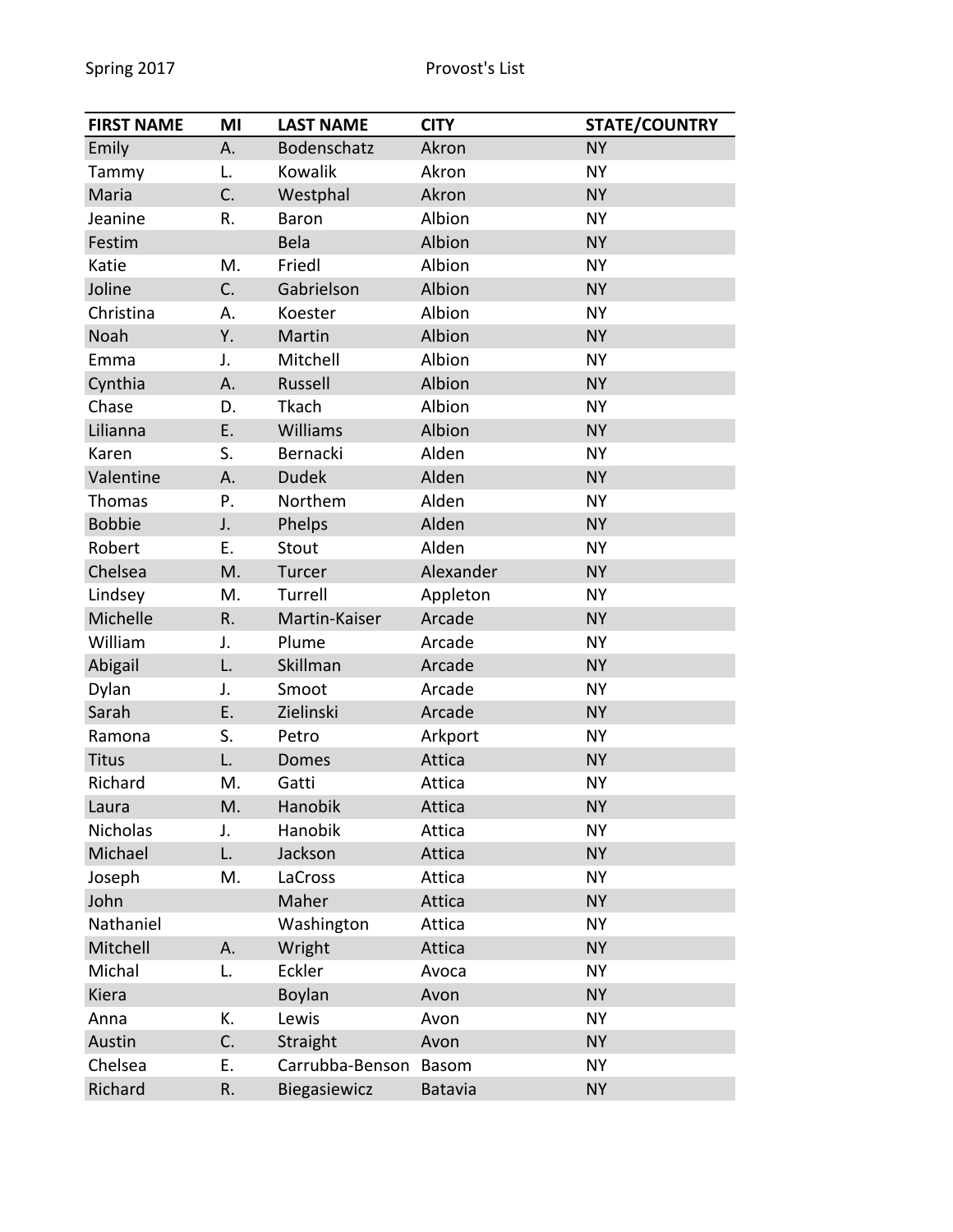| Merrisa       | А. | Bohn            | <b>Batavia</b>   | <b>NY</b> |
|---------------|----|-----------------|------------------|-----------|
| Tamara        | L. | Coughlin        | <b>Batavia</b>   | <b>NY</b> |
| Caitlin       | M. | Dorgan          | Batavia          | <b>NY</b> |
| Ashley        | Ε. | Elmore          | <b>Batavia</b>   | <b>NY</b> |
| Katherine     | L. | Francis         | <b>Batavia</b>   | <b>NY</b> |
| Elizabeth     | D. | <b>Fuchs</b>    | <b>Batavia</b>   | <b>NY</b> |
| Shamiqua      | Ε. | Hickman         | <b>Batavia</b>   | <b>NY</b> |
| <b>Brenda</b> | D. | Hoffman-Case    | <b>Batavia</b>   | <b>NY</b> |
| Zachary       | Ρ. | Hoy             | Batavia          | <b>NY</b> |
| Nadine        | L. | Jeffery         | <b>Batavia</b>   | <b>NY</b> |
| Amy           | Ε. | Kabel           | <b>Batavia</b>   | <b>NY</b> |
| Susan         | M. | Koepp           | <b>Batavia</b>   | <b>NY</b> |
| Tessa         | R. | Lynn            | <b>Batavia</b>   | <b>NY</b> |
| Kelsey        | L. | Mattice         | <b>Batavia</b>   | <b>NY</b> |
| Rebecca       | D. | Meloon          | <b>Batavia</b>   | <b>NY</b> |
| Corey         | S. | Miller-Williams | Batavia          | <b>NY</b> |
| Bryan         |    | Moscicki        | <b>Batavia</b>   | <b>NY</b> |
| Sydney        | D. | Phillips        | <b>Batavia</b>   | <b>NY</b> |
| Mason         | W. | Turner          | <b>Batavia</b>   | <b>NY</b> |
| Megan         | L. | West            | <b>Batavia</b>   | <b>NY</b> |
| <b>Brian</b>  | M. | Wheeler         | <b>Batavia</b>   | <b>NY</b> |
| Naomi         | Α. | Willard         | <b>Batavia</b>   | <b>NY</b> |
| Ashley        | M. | Yaeger          | <b>Batavia</b>   | <b>NY</b> |
| Nivendu       |    | Sarode          | <b>Bath</b>      | <b>NY</b> |
| Alysia        | M. | Boughton        | Bergen           | <b>NY</b> |
| Kimberly      |    | Lovett          | Bergen           | <b>NY</b> |
| Renee         | L. | Morabito        | Binghamton       | <b>NY</b> |
| Michelle      | Α. | Bookmiller      | <b>Bliss</b>     | <b>NY</b> |
| Lynne         |    | Davis           | Bloomfield       | <b>NY</b> |
| Amy           | R. | Nickelsen       | Bloomfield       | <b>NY</b> |
| Matthew       | А. | Hobart          | <b>Brockport</b> | <b>NY</b> |
| Domonique     | S. | Lawhorn         | <b>Brockport</b> | <b>NY</b> |
| Cassia        | V. | McCracken       | <b>Brockport</b> | <b>NY</b> |
| Anna          | R. | McCracken       | <b>Brockport</b> | <b>NY</b> |
| Joyce         | S. | Garcia          | <b>Bronx</b>     | <b>NY</b> |
| Joel          | Α. | Providence      | Brooklyn         | <b>NY</b> |
| Dwight        | M. | <b>Dilbert</b>  | <b>Buffalo</b>   | <b>NY</b> |
| Cecilia       | M. | Honan           | <b>Buffalo</b>   | <b>NY</b> |
| Arianna       | S. | Kerr            | <b>Buffalo</b>   | <b>NY</b> |
| Matthew       | J. | Laskowski       | <b>Buffalo</b>   | <b>NY</b> |
| Richard       | J. | Rivera          | <b>Buffalo</b>   | <b>NY</b> |
| Chanel        | Α. | Gibson          | Canandaigua      | <b>NY</b> |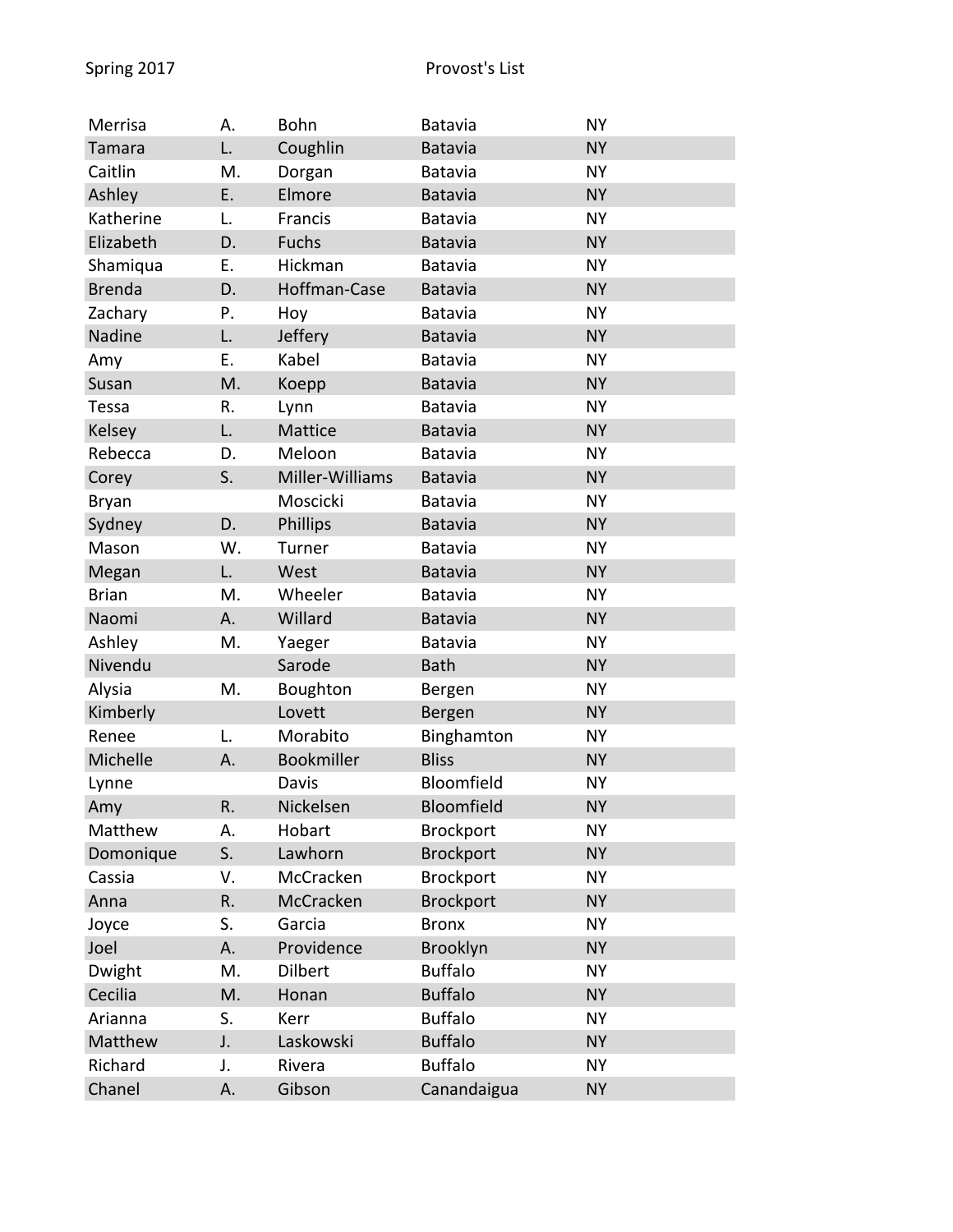| Paige     | Α. | Jorgensen       | Canandaigua            | <b>NY</b> |
|-----------|----|-----------------|------------------------|-----------|
| Jason     | G. | Holmquist       | <b>Central Square</b>  | <b>NY</b> |
| Faith     | M. | Thompson        | <b>Clarence Center</b> | <b>NY</b> |
| Margaret  | I. | Szczesniak      | Conesus                | <b>NY</b> |
| Richard   | W. | Gutowski        | Corfu                  | <b>NY</b> |
| Karen     | L. | Allen           | Dansville              | <b>NY</b> |
| Tarryn    | N. | Fish            | Dansville              | <b>NY</b> |
| Jason     | J. | Hasler          | <b>Dansville</b>       | <b>NY</b> |
| Michelle  | Μ. | Irish           | Dansville              | <b>NY</b> |
| Chelsea   | M. | <b>Nichols</b>  | Dansville              | <b>NY</b> |
| Julia     | R. | Stewart         | Dansville              | <b>NY</b> |
| Colin     | R. | Wilcox          | Dansville              | <b>NY</b> |
| Lindsay   | Η. | Fisher          | Darien Center          | <b>NY</b> |
| Tonya     | Ε. | Fry             | Darien Center          | <b>NY</b> |
| Cara      | N. | Calmes          | Delevan                | <b>NY</b> |
| Adele     | R. | Schenk          | Delevan                | <b>NY</b> |
| Cameron   | А. | Kowalczewski    | East Aurora            | <b>NY</b> |
| Kimberly  | L. | Schue           | East Aurora            | <b>NY</b> |
| Kaleigh   | М. | Hinkson         | East Bethany           | <b>NY</b> |
| Crystal   | K. | Rhinehart       | East Bethany           | <b>NY</b> |
| Courtney  | L. | Helmich         | <b>East Concord</b>    | <b>NY</b> |
| Aaron     | L. | <b>Bastiano</b> | Elba                   | <b>NY</b> |
| Rhonda    | L. | Gross           | Fillmore               | <b>NY</b> |
| Tyyetta   | G. | Herman          | Franklinville          | <b>NY</b> |
| Elizabeth | А. | Lauer-Dollas    | Franklinville          | <b>NY</b> |
| Austin    | L. | Pierce          | Freedom                | <b>NY</b> |
| Tammy     | L. | Anderson        | Geneseo                | <b>NY</b> |
| Gary      | L. | McKenzie        | Gouverneur             | <b>NY</b> |
| Bergen    | А. | Swanson         | Hamburg                | <b>NY</b> |
| Chelsea   | M. | Overholt        | Hamlin                 | <b>NY</b> |
| Alyssa    | А. | Page            | Hamlin                 | <b>NY</b> |
| Ashley    | Α. | Roberts         | Hamlin                 | <b>NY</b> |
| Rebekah   | J. | Urban           | Henrietta              | <b>NY</b> |
| Jacob     |    | Farrell         | Hilton                 | <b>NY</b> |
| Kayla     | Е. | Hetzel          | Hilton                 | <b>NY</b> |
| Cecilia   | K. | Weber           | Hilton                 | <b>NY</b> |
| Cory      | J. | Messerschmidt   | Holland                | <b>NY</b> |
| Bethany   | Ε. | Bentivegna      | Holley                 | <b>NY</b> |
| Mary      | Ρ. | Buggie-Hunt     | Holley                 | <b>NY</b> |
| Sarah     | G. | Rogers          | Holley                 | <b>NY</b> |
| Jessica   | Е. | Skehan          | Holley                 | <b>NY</b> |
| Emily     | Α. | Westfall        | Holley                 | <b>NY</b> |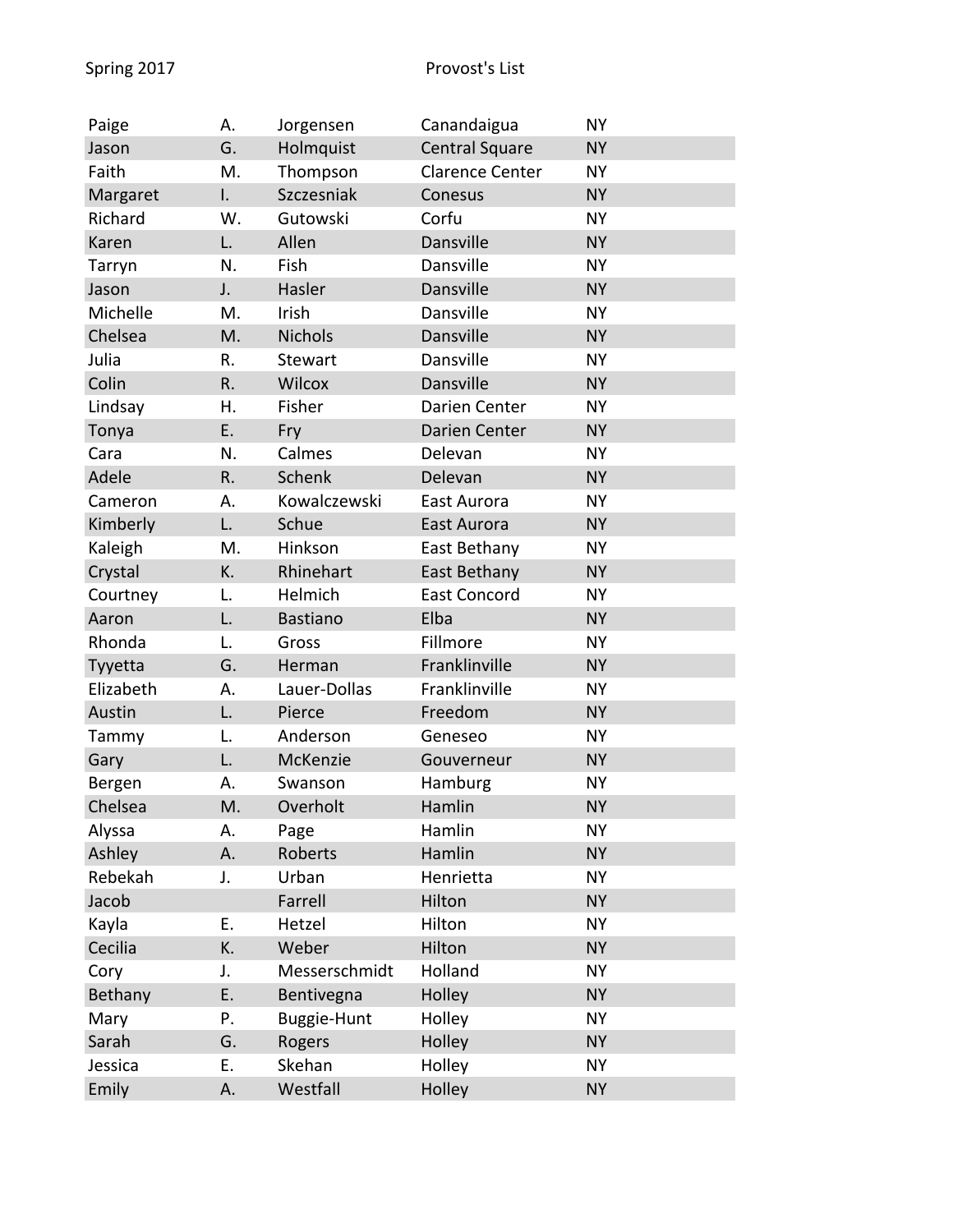| Tori            |    | Dieter        | Hornell             | <b>NY</b> |
|-----------------|----|---------------|---------------------|-----------|
| Avery           | D. | Howard        | Hornell             | <b>NY</b> |
| Jodie           | M. | Kendall       | Hornell             | <b>NY</b> |
| Madison         | S. | Cobin         | Hunt                | <b>NY</b> |
| James           | R. | Conley        | Hurleyville         | <b>NY</b> |
| Stephanie       | M. | Kehr          | Java Center         | <b>NY</b> |
| Danielle        | Ε. | Kinney        | Java Village        | <b>NY</b> |
| Kara            | D. | Genagon       | Kendall             | <b>NY</b> |
| Kelly           | M. | <b>Bropst</b> | Kent                | <b>NY</b> |
| <b>Brittney</b> | Α. | Meisenzahl    | Lakeville           | <b>NY</b> |
| Chloe           | R. | Everett       | Lancaster           | <b>NY</b> |
| Morgan          | R. | Pasquale      | Le Roy              | <b>NY</b> |
| David           | Т. | VanGrol       | Le Roy              | <b>NY</b> |
| Megan           | R. | Webb          | Le Roy              | <b>NY</b> |
| Laurie          | S. | Yaskulski     | Le Roy              | <b>NY</b> |
| Steven          | J. | Evans         | Lima                | <b>NY</b> |
| April           | L. | Kubiniec      | Lockport            | <b>NY</b> |
| Desirae         | L. | Davis         | Lyndonville         | <b>NY</b> |
| Calvin          | Β. | Hargrave      | Lyndonville         | <b>NY</b> |
| <b>Brandon</b>  | R. | Pajek         | Lyndonville         | <b>NY</b> |
| Hannah          | N. | Tombari       | Lyndonville         | <b>NY</b> |
| Shane           | P. | Doyle         | Medina              | <b>NY</b> |
| <b>Stuart</b>   | Ε. | Durrant       | Medina              | <b>NY</b> |
| Kimberly        | Α. | Jones         | Medina              | <b>NY</b> |
| Zachary         | J. | Laird         | Medina              | <b>NY</b> |
| Melinda         | G. | Pitcher       | Medina              | <b>NY</b> |
| April           | М. | Schultz       | Medina              | <b>NY</b> |
| Faith           | А. | Wheeler       | Medina              | <b>NY</b> |
| Amanda          | L. | Kropp         | Middleport          | <b>NY</b> |
| Amanda          | J. | Smith         | Middleport          | <b>NY</b> |
| Anna            | C. | Sprout        | Middleport          | <b>NY</b> |
| Martin          |    | Coniglio      | <b>Mount Morris</b> | <b>NY</b> |
| Colleen         | M. | Kelsey        | <b>Mount Morris</b> | <b>NY</b> |
| Carrie          |    | Nusbickel     | <b>Mount Morris</b> | <b>NY</b> |
| Jenny           | N. | Major         | N Tonawanda         | <b>NY</b> |
| Maryam          |    | Almasi        | <b>New York</b>     | <b>NY</b> |
| Hadja           | N. | Karamoko      | <b>New York</b>     | <b>NY</b> |
| Shawn           | Ρ. | Wolf          | North Tonawanda     | <b>NY</b> |
| Christine       | L. | Powers        | Nunda               | <b>NY</b> |
| Rebecca         | S. | Carlsen       | Oakfield            | <b>NY</b> |
| Rolando         |    | Rojas         | <b>Orchard Park</b> | <b>NY</b> |
| Samantha        | Α. | Volkmar       | Pavilion            | <b>NY</b> |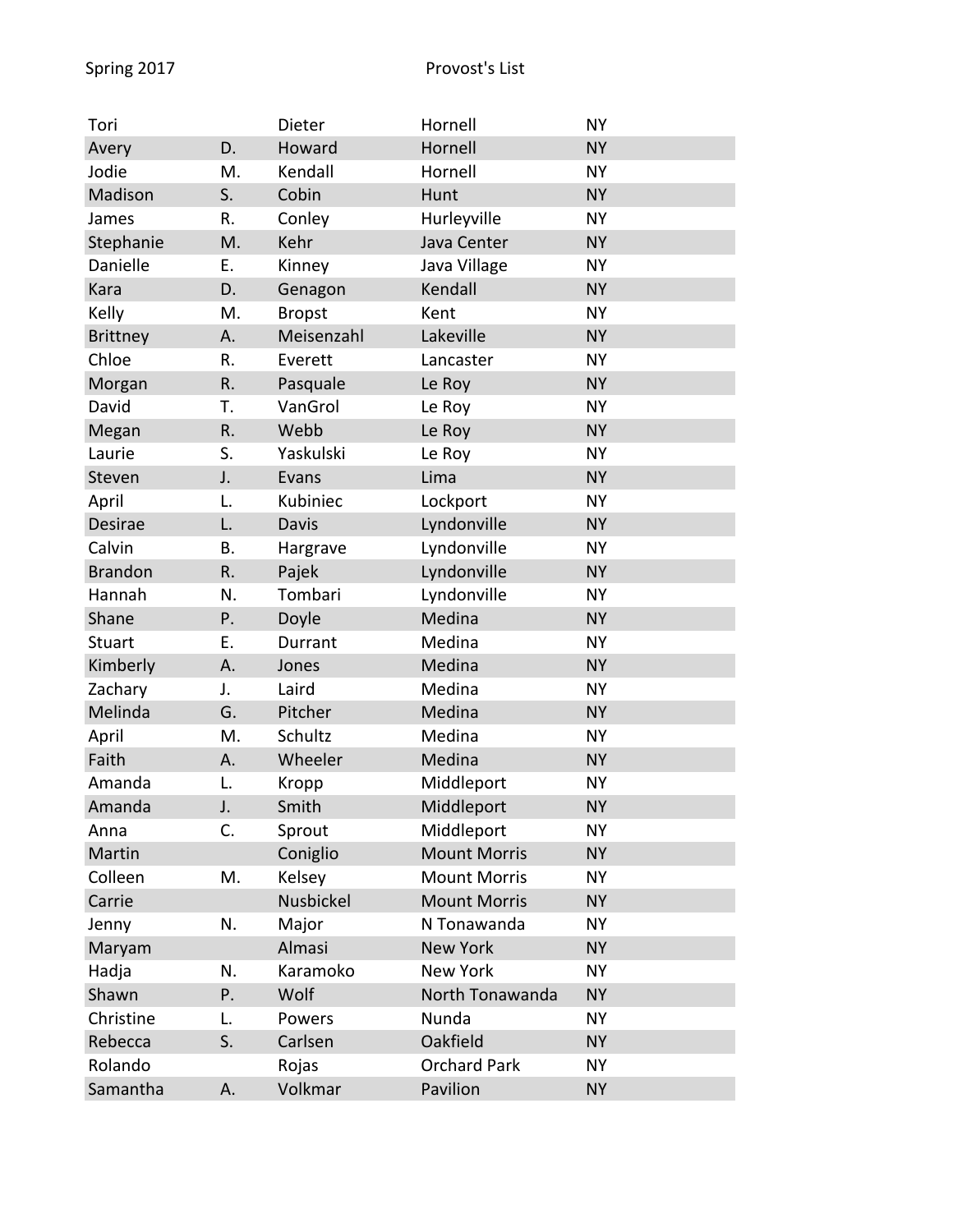| Benjamin      | N.        | Werner             | Pavilion            | <b>NY</b>          |
|---------------|-----------|--------------------|---------------------|--------------------|
| Alan          |           | Litvinov           | Penfield            | <b>NY</b>          |
| Adam          | G.        | DeLaVergne         | Perry               | <b>NY</b>          |
| Elizabeth     |           | Orban              | Perry               | <b>NY</b>          |
| Andrea        | M.        | Prince             | Perry               | <b>NY</b>          |
| Kylie         | <b>B.</b> | <b>Dries</b>       | Piffard             | <b>NY</b>          |
| Taylor        | J.        | <b>Miles</b>       | Port Chester        | <b>NY</b>          |
| Molly         | Ε.        | Jensen             | Prattsburgh         | <b>NY</b>          |
| Kayla         | Ε.        | Koch               | Retsof              | <b>NY</b>          |
| Naomi         | Α.        | <b>Bradley</b>     | Rochester           | <b>NY</b>          |
| Jacob         | C.        | <b>Buchanan</b>    | Rochester           | <b>NY</b>          |
| Kenyon        | J.        | Carlson            | Rochester           | <b>NY</b>          |
| Lazarus       | L.        | Clyburn-Dawson     | Rochester           | <b>NY</b>          |
| Christopher   | C.        | Cooper             | Rochester           | <b>NY</b>          |
| Liliana       | M.        | Crane              | Rochester           | <b>NY</b>          |
| Catherine     | L.        | Entress            | Rochester           | <b>NY</b>          |
| Paul          |           | Fridman            | Rochester           | <b>NY</b>          |
| lan           | E.        | Harewood           | Rochester           | <b>NY</b>          |
| Gabrielle     | 0.        | Konieczny          | Rochester           | <b>NY</b>          |
| Kayla         | А.        | LaDue              | Rochester           | <b>NY</b>          |
| Kelly         | C.        | Lamb               | Rochester           | <b>NY</b>          |
| Corey         | J.        | Luty               | Rochester           | <b>NY</b>          |
| <b>Baruch</b> | J.        | Marshall           | Rochester           | <b>NY</b>          |
| Catherine     |           | McCabe-Strong      | Rochester           | <b>NY</b>          |
| John          | W.        | Meyers             | Rochester           | <b>NY</b>          |
| Alicia        | N.        | Michael            | Rochester           | <b>NY</b>          |
| Yemsy         |           | <b>Nunez Veras</b> | Rochester           | <b>NY</b>          |
| B             | N.        | Pence              | Rochester           | <b>NY</b>          |
| <b>Brayla</b> | А.        | Potter             | Rochester           | <b>NY</b>          |
| Matthew       |           | Price              | Rochester           | <b>NY</b>          |
| Quinntarius   | L.        | White              | Rochester           | <b>NY</b>          |
| Andrew        | J.        | Willits            | Rochester           | <b>NY</b>          |
| Cameron       | А.        | Ziegler            | Rochester           | <b>NY</b>          |
| Aaron         | J.        | Ast                | Rush                | <b>NY</b>          |
| Abigail       | N.        | Wilkerson          | Saratoga Springs    | <b>NY</b>          |
| Tae Ho        |           | Ji                 | Seoul               | Korea, Republic Of |
| Jose          | N.        | <b>Fuertes</b>     | South Richmond Hill | <b>NY</b>          |
| Kayla         | Α.        | Schiltz            | South Wales         | <b>NY</b>          |
| Silas         | В.        | Peers              | Spencerport         | <b>NY</b>          |
| Kathryn       | Ε.        | Waterman           | Spencerport         | <b>NY</b>          |
| Doreen        | L.        | Knapp              | Springwater         | <b>NY</b>          |
| Abreana       | C.        | Mattice            | Springwater         | <b>NY</b>          |